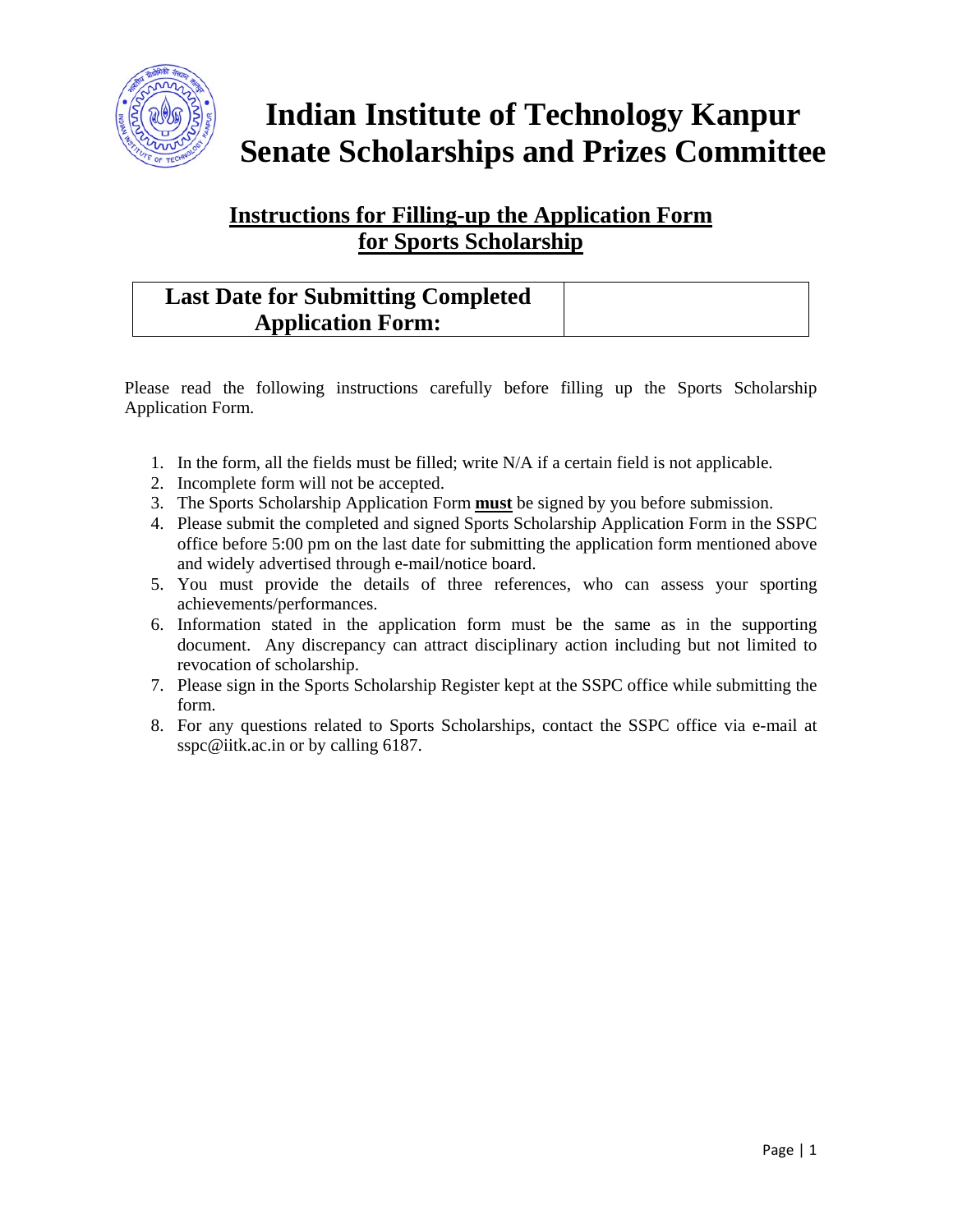

#### **INDIAN INSTITUTE OF TECHNOLOGY KANPUR Senate Scholarships and Prizes Committee**

#### **Application Form for Sports Scholarship**

| 1. Name of the Student:    | 2. Roll No.:                       |
|----------------------------|------------------------------------|
| 3. Programme & Department: | 4. Category: (GN, OBC, SC, ST, PH) |
| 5. Your Bank A/C Details:  | 6. Home Phone:                     |
| Name of Bank:              | Mobile No.:                        |
| $A/C$ No.:                 | E-mail-ID:                         |
| 7. ADHAR Card No.:         | 8. Address:                        |
|                            |                                    |
|                            |                                    |

8. Details of sporting achievements (during previous academic year, attach relevant documents/ certificates, use additional sheet if required).

| S. No. | Year | Sporting event(s) participated | Prizes won (if any) | Remarks |
|--------|------|--------------------------------|---------------------|---------|
|        |      |                                |                     |         |
|        |      |                                |                     |         |
|        |      |                                |                     |         |
|        |      |                                |                     |         |
|        |      |                                |                     |         |
|        |      |                                |                     |         |
|        |      |                                |                     |         |
|        |      |                                |                     |         |
|        |      |                                |                     |         |
|        |      |                                |                     |         |
|        |      |                                |                     |         |
|        |      |                                |                     |         |